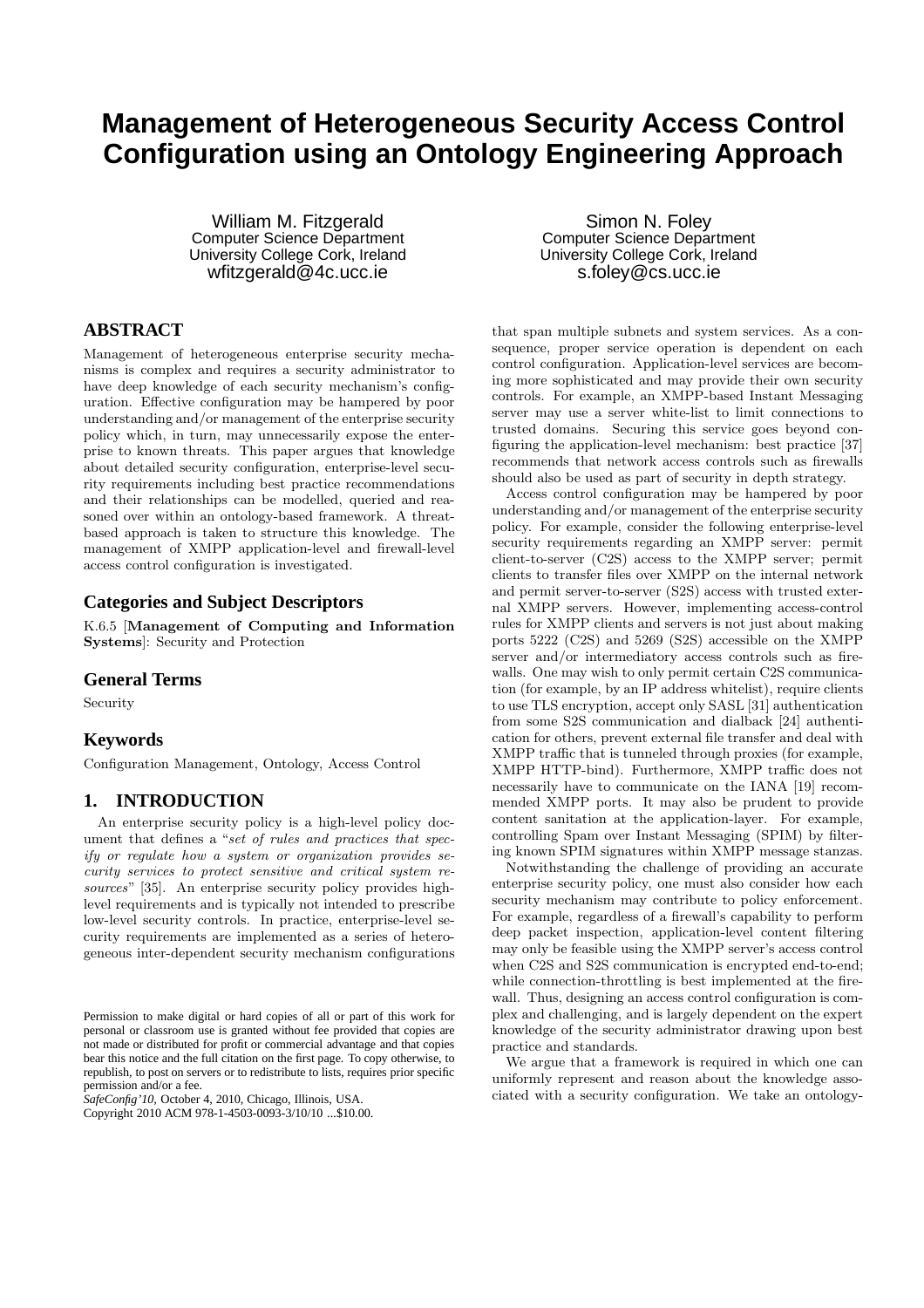engineering approach to modelling this security configuration knowledge. Previous research [9, 10] focused on using ontologies to model firewall based access controls; in this paper we consider the modeling of and interplay between these firewall controls and the security controls provided by the application.

An ontology provides a conceptual model of a domain of interest [36]. It does so by providing a formal vocabulary describing various aspects of the domain of interest and provides a rich set of constructs to build a more meaningful level of knowledge. In the case of access control configuration management, an ontology provides the ability to make logical assertions and inferences with which to structure, share and infer new knowledge about the application-level access control and network access control domains.

A threat-based approach is proposed as a means of structuring the knowledge about the management of access control configuration. *Semantic Threat Graphs* [11], a variation of the traditional threat tree, are encoded within the ontology-based framework in order to relate knowledge about enterprise-level security requirements, best practice recommendations and access-control rules in terms of assets, threats, vulnerabilities and countermeasures. Threats are organised into a hierarchical structure such as a Microsoft STRIDEbased [17] hierarchy. Identifying threats in this way, for example Denial of Service attacks, facilitates the generation of appropriate access-control rules (countermeasures) such as connection-throttling and/or automatic blacklisting of offending servers (IP addresses). The semantic threat graph approach takes advantage of an ontology's ability to share and integrate knowledge within other ontologies. Thus, the XMPP and iptables ontologies are reused to describe detailed countermeasure configurations.

The paper is organised as follows. Section 2 outlines an ontology for XMPP security configuration. A threat model for XMPP server hosting is proposed in Section 3. Section 4 describes how enterprise-level security requirements can be captured in terms of semantic threat graphs. A knowledgebase of best practice countermeasures against known threats are encoded as semantic threat graphs in Section 5. For example, XEP-0205 [30] and NIST-800-123 [34] recommend multiple countermeasures that mitigate the threat of Denial of Service when hosting an XMPP server. Section 6 provides some examples that demonstrate synthesis and analysis of these access control configurations.

## **2. XMPP SECURITY ONTOLOGY**

The Extensible Messaging and Presence Protocol (XMPP) is a protocol that is used for instant messaging, voice and video calls, presence, and publish-subscribe services [29]. There are three scenarios whereby access control needs to be considered, namely client-to-server (C2S) communication, client-to-client (C2C) server-less communication and serverto-server (S2S) communication. Server-to-server communication is known as a 'federation' that exists between different enterprise XMPP servers, thus facilitating inter-domain client message routing and search of client contacts [32].

An ontology for XMPP security configuration is developed. For reasons of space only a fragment of the ontology outlining the S2S access control is presented. Concepts represent sets of individuals (instances) and properties (roles) represent binary relations applied to individuals. Note that in presenting the XMPP model components, for reasons of

space, complete specifications in particular, disjoint axioms, sub-properties, data type properties or closure axioms are omitted. The ontologies in this paper were developed using Description Logic [5] and SWRL [25], an overview of which is provided in the appendix.

Authentication and Encryption. Concept S2SAuthRule represents the set of authentication rules (individuals) that define one or more authentication methods supported by an XMPP server. Encryption *(tlsEncrypted property)* is also supported over the Transport Layer Security protocol [8].

$$
S2SAuthRule \subseteq XMPPAuthRule \sqcap
$$
  

$$
\exists_{\geq 1} authorlicateWith. Authentication \sqcap
$$
  

$$
\exists_{=1} tlsEncrypted. Boolean
$$

Concept Authentication defines the vocabulary for federated S2S authentication.

Authentication  $\equiv$  XMPPRuleComponent  $\Box$ {saslExternal, dialback}

Server federation supports two kinds of authentication methods: Simple Authentication and Security Layer (SASL) EX-TERNAL [31] and server dialback [24]. SASL EXTERNAL provides a basis for the initiating server to reuse the certificate presented during TLS negotiation for authentication. While, server dialback is the less secure authentication method, it is commonly used in practice [32].

For example, individual  $xmppr_{\text{Dialback}}$  represents a requirement for (unencrypted) 'server dialback' for S2S federation.

$$
\substack{S2SAuthRule(\texttt{xmppr}_{\texttt{Dialback}})}{\leftarrow} \newline \substack{\leftarrow} \textit{authenticateWith(\texttt{xmppr}_{\texttt{Dialback}}, \texttt{dialback})} \sqcap \newline \textit{ilsEncrypted}(\texttt{xmppr}_{\texttt{Dialback}}, \texttt{false})
$$

For the sake of clarity, meaningful identifiers are associated with individuals. For example, the individual  $\text{xmppr}_{\text{Dialback}}$ identifies an XMPP rule that permits the use of 'server dialback' as its authentication method.

Access Control List. An access control list specifies the XMPP servers (IPAddress or DNSName) which which a server may *federateWith* (property), where *Permission* is an enumerated set of individuals allow and deny.

#### ACLRule ⊑XMPPRule ⊓

 $\exists_{=1} \text{federateWith}. (IPAddress \sqcup DNSName) \sqcap$  $\exists_{=1}$ hasPermission.Permission

For example, individual  $\tt{xmppr}_{\text{AllowUC}}$  an instance of concept ACLRule, states that the XMPP server will allow federated requests from an XMPP server with the domain name www.ucc.ie (individual identifier ucc).

> $ACLRule$ (xmpp $r_{\text{AllowUCC}}$ )  $federateWith(\texttt{xmppr}_{AllowUCC}, \texttt{ucc})$  ∏  $hasPermission.({\tt xmppr_{AllowC}}, allow)$

Denial of Service Mitigation. Concept  $DoSRule$  defines the maximum number of simultaneous S2S connections that may be permitted with a remote XMPP server.

$$
DoSRule \n\sqsubseteq \nXMPPRule \sqcap
$$
\n
$$
\exists_{=1} hasMaxS2SConn. Integer \sqcap
$$
\n
$$
\exists_{=1} appliedTo.(IPAddress \sqcup DNSName)
$$

Indiviudal  $\text{xmppr}_{\text{LimitConn}}$  limits the number of simultaneous connections that can be established with any XMPP server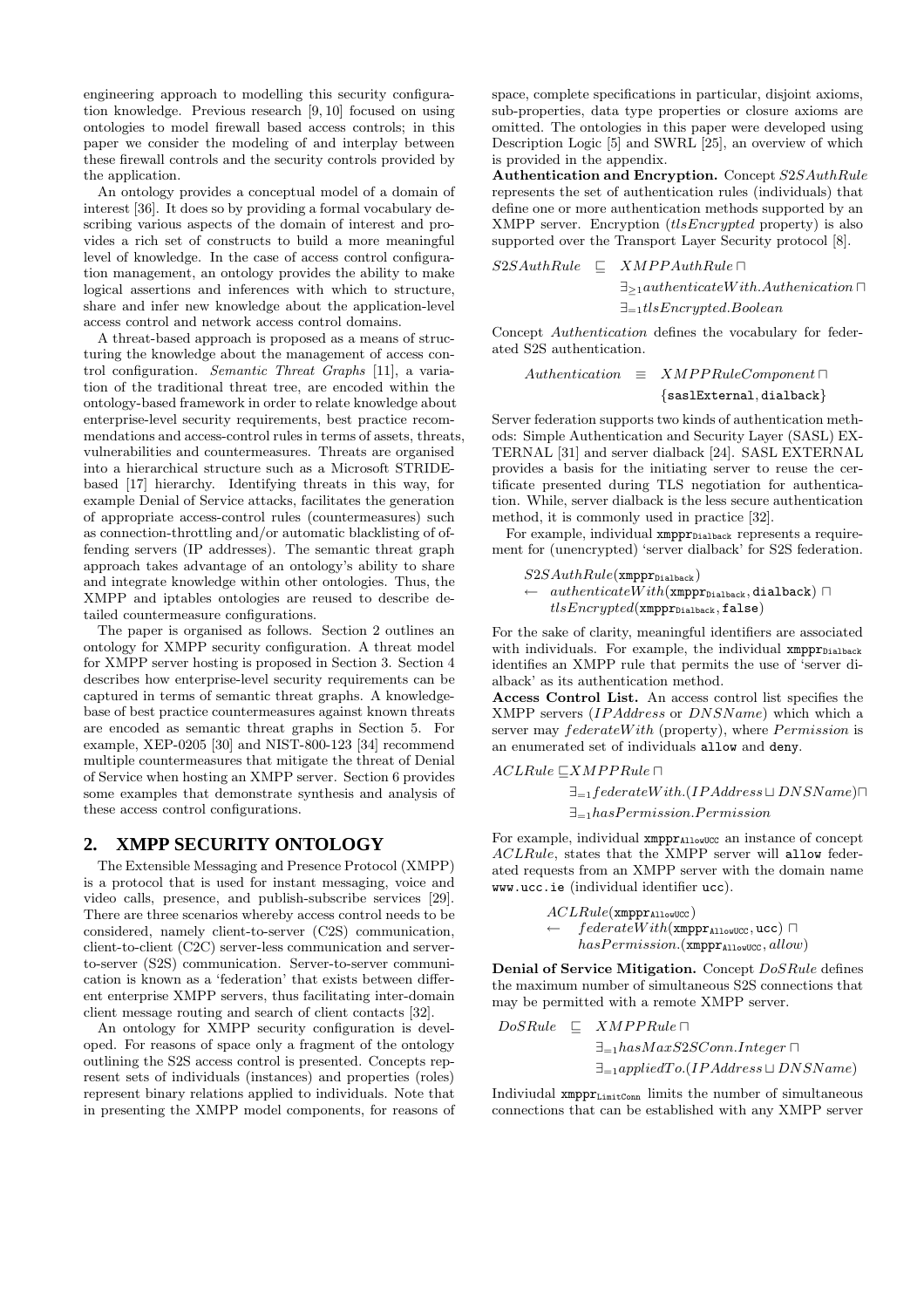

Figure 1: Semantic Threat Graphs Fragment.

(denoted by the wildcard IP address of  $ip*:*.*.*)$  to 1.

```
DoSRule(\texttt{xmppr}_\texttt{LimitConn})hasMaxS2SConn(\texttt{xmppr}_\texttt{LimitConn},1)\sqcapappliedTo.(xmppr_{LimitConn}, ip*.*.*.*)
```
Application-Layer Content Filtering. Concept CFRule defines the set of rules that filters XMPP message stanza payloads. Such filtering may be used to mitigate against the threat of known SPIM, Malware and URL Phishing.

> CFRule ⊑ XMPPRule ⊓ ∃≥<sup>1</sup>hasPattern.String ⊓  $\exists_{=1}$ hasPermission.Permission

For example,  $xmppr_{BadWord}$  is used to deny XMPP message stanzas that contain the word "sex".

> $CFRule(\texttt{xmppr}_{\texttt{BadWord}})$  $hasPattern(\texttt{xmppr}_\texttt{BadWord}, \texttt{"sex"}) \sqcap$  $hasPermission.({\tt{xmppr}_{BadWord}},{\tt{deny}})$

# **3. THREAT MODEL FOR XMPP**

A semantic threat graph [11], constructed in terms of an ontology, can be defined as a graph that represents the meaning of a threat domain. Enterprise assets are represented as individuals of the *Asset* concept. An asset may have one or more *hasWeakness*'s (property relationship) that relate to individuals categorised in the *Vulnerability* concept. Individuals of the *Vulnerability* concept are exploitable (*exploitedBy*) by a threat or set of threats (*Threat* concept). As a consequence, an asset that has a vulnerability is, therefore, also *threatenedBy* a corresponding *Threat*. A countermeasure *mitigates* particular vulnerabilities. Countermeasures are deemed to be kinds-of assets and thus are defined as a *subConceptOf Asset*. Figure 1 illustrates an example instantiation of a semantic threat graph that mitigates a Denial of Service attack against the XMPP server.

Asset. Concept *Asset* represents any enterprise entity that may be the subject of a threat. While assets can include people and physical infrastructure, this paper only consid-



Figure 2: Fragment of Enterprise Asset Hierarchy.

ers computer-system based entities such as XMPP servers, firewalls and so forth.

Individuals of concept Asset may have zero or more vulnerabilities (∀ restriction) along property hasWeakness. As a result, those assets may be exposed to various individuals of the Threat concept. An asset may have the capability to implement a countermeasure to protect itself or other assets.

> Asset ⊑ ∀hasWeakness.V ulnerability ⊓ ∀≥<sup>0</sup>isThreatenedBy.Threat ⊓ ∀≥<sup>0</sup>implements.Countermeasure

Concept Asset is further specialised to have more specific kinds of asset concepts. For example, the set of business servers and security servers (individuals) an enterprise may have may be represented as BusinessServer, SecServer ⊑ Server, where Server is a sub-concept of Asset. Figure 2 depicts a fragment of the Asset hierarchy. Note the doubleheaded arrow represents a subsumption relation.

An individual xmppServ of the BusinessServer concept (inferred as an individual of concept Asset) is vulnerable to a connection-based Denial of Service (vulconnDos) weakness. As a consequence, the  $xmppServ$  is ThreatenedBy a connectionflood attack represented as threat<sub>ConnFlood</sub> individual.

```
Asset(xmppServ)
```
← hasWeakeness(xmppServ, vulconnDos)

 $is ThreadBy({\tt xmppServer}, {\tt threat}_{{\tt ConnFlood}})$ 

Concept NetSecServer represents the network access control systems that protect (*protects*) internal servers (including themselves). Individuals of concept NetSecServer implement one or more  $(\exists_{>1})$  individuals of the NACRule concept (sub-concept of Countermeasure). Note, the protects property is inherited from its parent concept SecServer.

```
NetSecServer ⊑ Server ⊓
     ∃≥1protects.Server ⊓
     ∃≥1implements.NACRule
```
The following ontology fragment asserts that the gateway firewall (gwFW) protects the XMPP server from a Denial of Service attack by implementing a TCP connection-limit  $countermeasure (iptables rule `iptrLimitConn`).$ 

> NetSecServer(gwFW) ← protects(gwFW, xmppServ)⊓  $implements(\text{gwFW},\text{iptr}_\text{LimitConn})$

Threat. A threat is a potential for violation of security [35]. An individual of the Threat concept is considered to exploit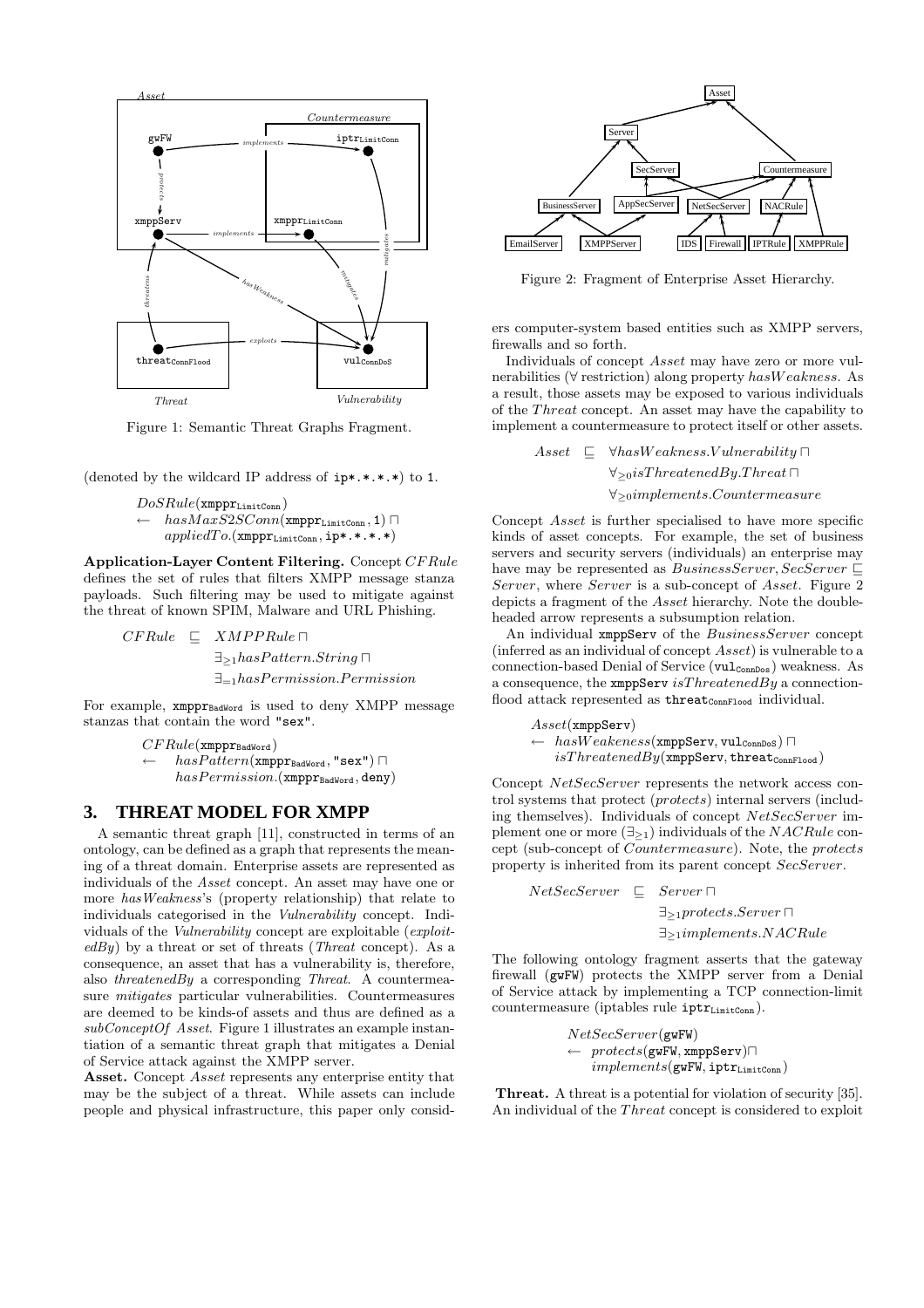

Figure 3: Fragment of Threat Hierarchy.

one or more vulnerabilities.

Threat ⊑ ∃≥<sup>1</sup>exploits.V ulnerability ⊓ ∃≥<sup>1</sup>threatens.Asset

For example, individual threat<sub>ConnFlood</sub> exploits the vulconnDoS vulnerability and threatens the xmppServ.

> $Thread$ (threat<sub>ConnFlood</sub>) ←  $\epsilon xplots(\texttt{thread}_\texttt{ConnFood},\texttt{vul}_\texttt{ConnDoS})$  $threads({\tt threat}_{\tt ConnFlood}, {\tt xmppServer})$

The *Threat* concept defines a number of sub-concepts in accordance with best practice, such as the Microsoft STRIDE standard [17] whereby threats are categorised as: S*poofing identity*, T*ampering with data*, R*epudiation*, I*nformation disclosure*, D*enial of service* and E*levation of privilege*. Figure 3 depicts a fragment of the threat hierarchy.

Vulnerability. A vulnerability is asset flaw or security weakness that has the potential to be exploited by a threat.

$$
Vulnerability \quad \sqsubseteq \quad \exists_{\geq 1} isExploitedBy. Thread \sqcap \newline \exists_{\geq 1} is WeaknessOf. Asset
$$

The following ontology fragment states that the xmppServ is susceptible to a threat<sub>ConnFlood</sub> attack via the vulconnDos weakness. Note, vulconnDos represents a weakness in the XMPP stack whereby it is possible to surpass the maximum number of XMPP-based socket connections permitted by the unprotected XMPP protocol [30].

```
Vulnerability(\texttt{vul}_\texttt{ConnDoS})← isExploitedBy(vul_{\text{ConnDes}}, \text{thread}_{\text{ConnFlood}})isWeaknessOf(\texttt{vul}_\texttt{connDoS}, \texttt{xmppServ})
```
Countermeasure. A countermeasure is an action or process that mitigates vulnerabilities and prevents and/or reduces threats. A countermeasure is an asset.

Countermeasure ⊑ Asset

Concepts XMPPRule and NACRule are sub-concepts of concept Countermeasure. Concept XMPPRule is representative of the XMPP access-control rules that mitigate one or more XMPP vulnerabilities.

XMPPRule ⊑ Countermeasure ⊓ ∃≥<sup>1</sup>mitigates.V ulnerability ⊓ ∀≥<sup>0</sup>implementedBy.XMPPServer

The following ejabberd [1] XMPP rule:

{access, max\_s2s\_connections, [1, all]} is represented as individual  $iptr<sub>LimitConn</sub>$  presented in Section 2, where it is implemented by the xmppServ to mitigate the vulnerability vulconnlos on the XMPP server itself.

```
XMPPRule(\texttt{xmppr}_\texttt{LimitConn})
```

```
mitigates(\texttt{xmppr}_{\texttt{LimitConn}}, \texttt{vul}_{\texttt{ConnDoS}})implementedBy(\texttt{xmppr}_{\texttt{LimitConn}}, \texttt{xmppServer})
```
Note, while sample low-level ejabberd configurations are used within this paper, the ontology for XMPP access control is implementation neutral and is equally applicable to other XMPP implementations such as Openfire [21].

Concept NACRule represents network access control rules. Concept IPTRule is a sub-concept of concept NACRule and represents the set of iptables firewall rules.

> IPTRule ⊑ Countermeasure ⊓ ∃≥<sup>1</sup>mitigates.V ulnerability ⊓  $\forall z_0$ *implementedBy.Firewall*

Individual  $iptr<sub>LimitConn</sub>$ , mitigates the XMPP server vulnerability vulconnDos and is implemented by the gwFW.

> $IPTRule(\texttt{iptr}_\texttt{LimitConn})$ ← mitigates(iptr<sub>LimitConn</sub>, vul<sub>ConnDoS</sub>) $\Box$  $implementedBy(\texttt{iptr}_\texttt{LimitConn},\texttt{gwFW})$

The following iptables rule:

iptables -A FORWARD -p tcp -d xmppServIP --dport 5269 -m connlimit --connlimit-above 2 -j DROP limits the number of connections to the XMPP server to 1 and, based on [9,10], is represented as individual  $\text{iptr}_{\text{LimitConn}}$ .

$$
\begin{array}{ll} IPTRule(\texttt{iptr}_\texttt{LimitConn}) & \leftarrow & \textit{hasChain}(\texttt{iptr}_\texttt{LimitConn}, \texttt{forward}) \sqcap \\ & \textit{hasProtocol}(\texttt{iptr}_\texttt{LimitConn}, \texttt{rcp}) \sqcap \\ & \textit{hasDistIP}(\texttt{iptr}_\texttt{LimitConn}, \texttt{xmpServIP}) \sqcap \\ & \textit{hasDistPort}(\texttt{iptr}_\texttt{LimitConn}, \texttt{5269}) \sqcap \\ & \textit{hasModule}(\texttt{iptr}_\texttt{LimitConn}, \text{connlimit}) \sqcap \\ & \textit{hasConnectionAbove}(\texttt{iptr}_\texttt{LimitConn}, 2) \sqcap \\ & \textit{hasTarget}(\texttt{iptr}_\texttt{LimitConn}, \texttt{drop}) \end{array}
$$

Assets, threats, vulnerabilities and countermeasures have additional properties and for the sake of clarity, a number of property relationships have been excluded from this discussion. For example, servers are assigned one or more IP addresses (depending on the number of network interfaces they may have). Access is provided based on the server's port, for example a XMPP server is accessible over port 5269. However, not all servers (or daemons) are accessible through a port number, for example, an iptables firewall server does not directly support network access. Each server has a particular role (operatesAs property), for example, the gwFW individual is identified as an iptables firewall via its string assignment 'iptables'. Threats originate from one or more IP addresses. Countermeasures are executable on a particular type of security server. For example, individual  $\frac{1}{1}$ ptr<sub>LimitConn</sub>  $isExecutableOn$  the gwFW iptables firewall.

Asset ⊑ ∃≥<sup>1</sup>hasIPAddress.IPAddress⊓ ∀≥<sup>0</sup>hasPort.Port ⊓

 $\exists_{=1}$ operatesAs.String

 $Thread \subseteq \exists_{\geq 1} hasThreadSource.IDAddress$ 

Countermeasure  $\sqsubseteq$   $\exists$ <sub>=1</sub>isExecutableOn.SecServer

# **4. ENTERPRISE SECURITY POLICY**

This section considers the relationship between the enterprise security policy and the lower-level security controls (iptables and XMPP) that implement the policy.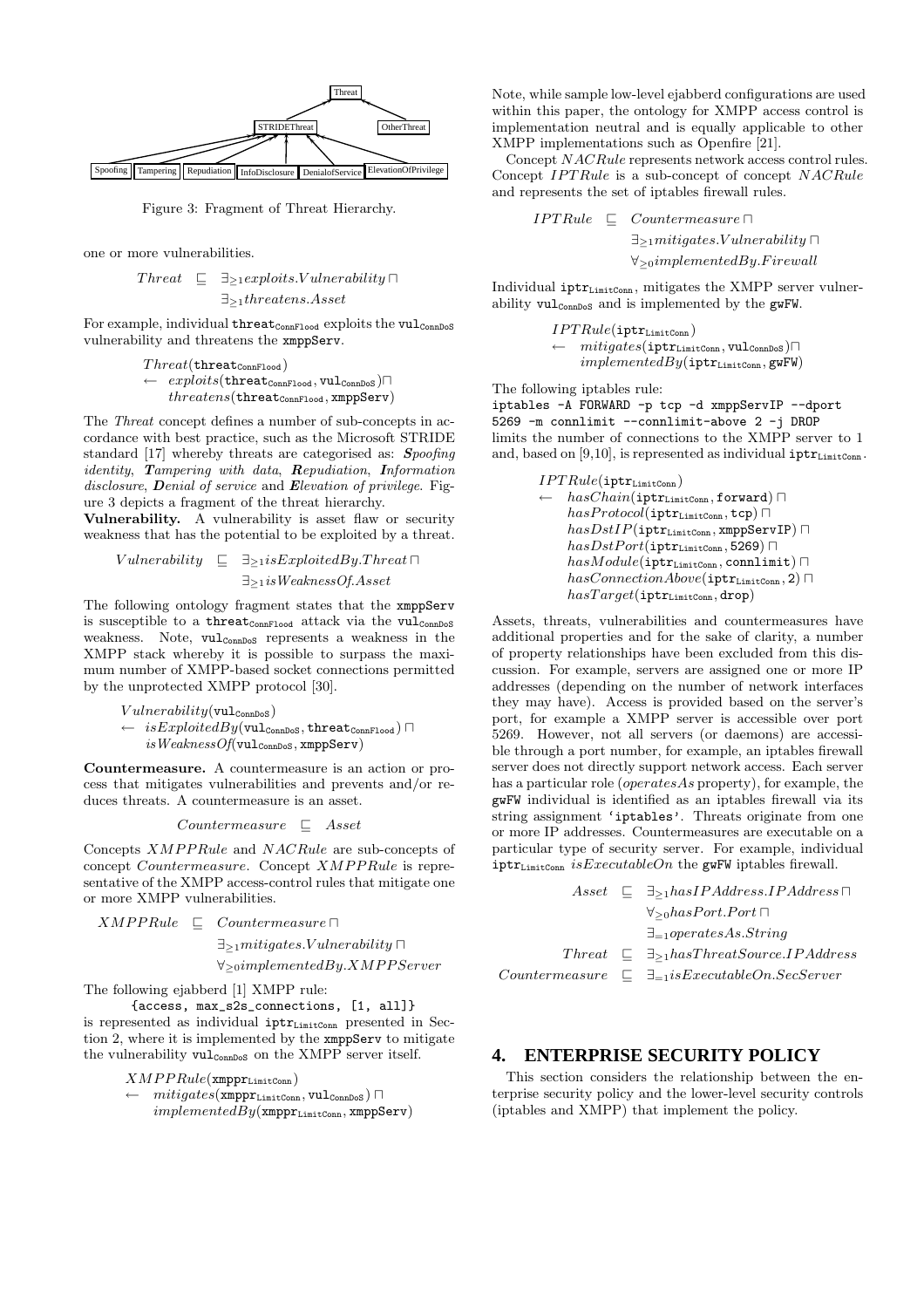*Example 1.* Consider the enterprise-level security requirement that states the following: '*The enterprise XMPP server asset is permitted to federate with other XMPP servers*'. Table 1a depicts some of the threats, vulnerabilities and countermeasures associated with upholding this policy.

Unavailability of service (threat<sub>NoListeningS2SPort</sub>) on the S2S port is considered to be a threat related to federation. Enabling the correct service port (IANA port 5269) by implementing countermeasure  $\text{xmppr}_{\text{EnableS2SPort}}$  will ensure that the XMPP server is capable of federating with other XMPP servers. Table 1a outlines the identified threats, vulnerabilities and associated countermeasures. Countermeasures are also required to mitigate threats originating from an overlyrestrictive firewall:  $iptr<sub>AllowIns2SPort</sub>$  permits inbound access to the XMPP server over port 5269 and iptr<sub>AllowOutS2SPort</sub> permits the corresponding outbound traffic.

In order to uphold the enterprise-level security policy, each countermeasure must be implemented by its respective access control mechanism. Sample application-level and network access-control rules related to the ejabberd XMPP server and iptables firewall are outlined in Table 2.

*Example 2* In this example, the enterprise-security requirement described in Example 1 is further restricted to prevent federation with untrusted XMPP servers. That is, '*Serverto-Server federation is not permitted except between trusted XMPP servers with an IP address of 143.239.75.235 and 193.1.193.140*'. This enterprise-level security requirement is structured according to the threats identified in Table 1b.

A threat of unintended access, threat<sub>UnintendedAccess</sub>, regarding S2S federation is identified. Disabling the S2S service port (xmppr<sub>DisableS2SPort</sub>) is not applicable in this example. Rather, the recommended countermeasures are to enable the S2S service port  $(\text{xmppr}_{\text{EnableSSPort}})$  and implement a default deny access control policy ( $xmppr_{\text{DefaultDensity}}$ ) where exceptions must be defined. As a consequence of  ${\tt countermeasure\ \tt{mapping2SAccess}\,,\ \tt two\ additional\ vul$ nerabilities are introduced, namely  $Vul_{N_0S2S143.239.75.235A11_0\text{wXMPPRule}}$ and Vul<sub>NoS2S193.1.193.140AllowXMPPRule</sub>. Thereby, giving rise to threats threat<sub>NoS2S143.239.75.235</sub> and threat<sub>NoS2S193.1.193.140</sub>. In terms of the xmppServ configuration, these vulnerabilities are mitigated by countermeasures  $xmppr_{Allow143.239.75.235}$  and  $xmppr_{\text{Allow193.1.193.140}}$  providing a white-list of trusted XMPP servers for the xmppServ to federate with.

Best practice [37] requires defense in-depth and therefore the firewall countermeasures outlined in Table 1a are further restricted to filter access to the S2S service port to the trusted XMPP servers only. That is, a deny by default policy (iptr<sub>DefaultDenyS2SAccess</sub>) is implemented by the gateway firewall (gwFw) where permitted inbound and outbound IP address exceptions are also implemented (Table 1b).

*Example 3.* Consider the enterprise-level security requirement that restricts how individual trusted XMPP servers may authenticate: '*Server-to-Server federation is not permitted except between trusted XMPP servers with an IP address of 143.239.75.235 and 193.1.193.140, where the server with an IP address of 143.239.75.235 is permitted to authenticate using dialback and the server with an IP address of 193.1.193.140 is permitted to authenticate using SASL EXTERNAL*'.

The XMPP protocol does not currently support such finegrained access control. However, this requirement may be emulated using firewalls capable of deep packet inspection such as iptables. Building upon the countermeasures al-

ready defined in Table 1b, two additional countermeasures outlined in Table 1c are required. For example, countermeasure iptr<sub>AllowDialbackAuthIn143.239.75.235</sub> ensures that packets originating from IP address 143.239.75.235 must have a packet with a known dialback signature in order to begin S2S federation communication with the enterprise XMPP server. All other packets originating from a different source, such as IP address 193.1.193.140, that try to federate using dialback authentication will be dropped by the iptables default deny policy iptrDefaultDenyS2SAccess.

Note, provisioning an access control configuration for server federation must also consider additional threats that are not identified in the previous examples, such as Denial of Service or IP address spoofing. However, for reasons of space, additional threats are not discussed. For example, the firewall access-control rules outlined in Example 3 are intended to filter valid XMPP message stanzas to the XMPP server and do not consider the vulnerability of IP header forgery, where the threat of IP spoofing for IP addresses 143.239.75.235 and 193.1.193.140 may be realised. Such a threat coupled with the forging of layer-7 payloads, enable the required deep packet inspection rules implemented by the firewall to be used in an unintended manner. As a consequence, additional threats, vulnerabilities and countermeasures must also be considered. It may not always be possible to uphold an enterprise-level security requirement using the current set of access controls. Therefore, additional access controls such as an IPSec VPN [12] may be required. In some cases, the enterprise-level security requirement itself may require further refinement, for example the enforcement of strong authentication using SASL EXTERNAL only.

## **5. CATALOGUES OF BEST PRACTICE**

Best practice recommendations, for example [30, 34], encoded as semantic threat graphs require for the most part customised 'tweaking' depending on the network in which they are applied. Therefore, modelling recommendations means that not all assets, threats, vulnerabilities, countermeasures and their relationships are known in advance. Ontologies are based on Open World Assumption [5], thereby making it an ideal knowledge framework with which to model both known and unknown facts.

For example, it may not be known in advance what the IP address range of a particular enterprise network is in which the catalogue is being applied to, or if a server is listening on a different port from the IANA [19] recommended default. Therefore, *template* semantic threat graph individuals are defined as place holders for unknown knowledge. For example, a template XMPP server individual, xmppServ, and associated template iptables individuals  $iptr_{\text{AllowIns2SPort}}$  that is intended to permit S2S federation access, may have the following known facts:

|              | $\textit{Asset}(\texttt{xmpserv})$          |
|--------------|---------------------------------------------|
| $\leftarrow$ | $has IPAddress(\text{xmpserv},-) \sqcap$    |
|              | $hasPort(\texttt{xmps)$ erv, 5259) $\sqcap$ |

 $\operatorname{IPT} \operatorname{Rule}(\texttt{iptr}_\texttt{AllowIns2SPort})$  $hasChain(\texttt{iptr}_\texttt{AllowIns2SPort}, \texttt{forward})$  ∏  $hasDstIP$ (iptr<sub>AllowInS2SPort</sub>, -)  $\Box$ hasProtocol(iptrAllowInS2SPort , tcp) ⊓ hasDstPort(iptrAllowInS2SPort , 5269) ⊓  $hasAction(\texttt{iptr}_\texttt{AllowIns2SPort}, \texttt{accept})$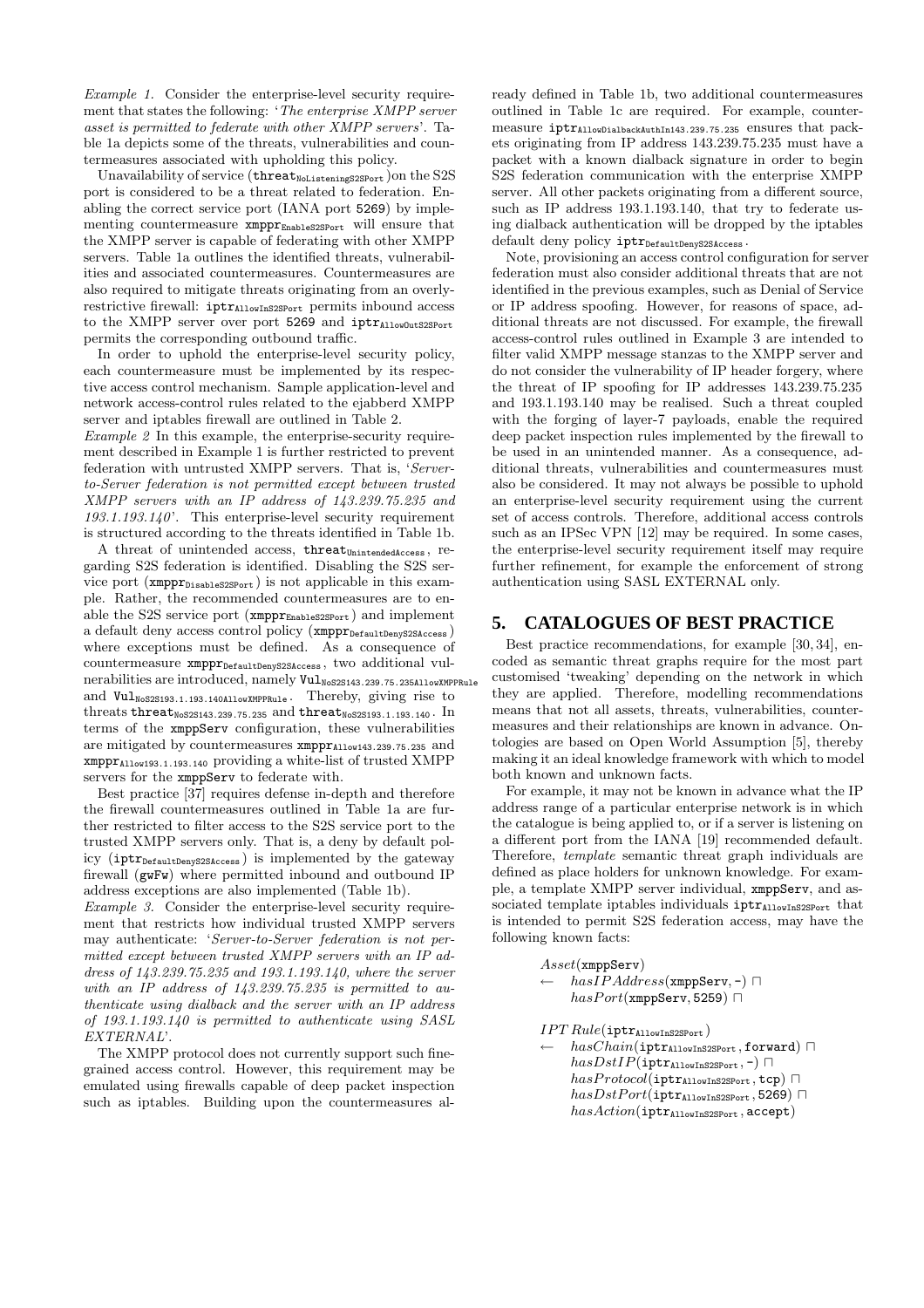| Threat                          | Vulnerability                             | Countermeasure                  |
|---------------------------------|-------------------------------------------|---------------------------------|
| $threat_{NoListeneringS2SPort}$ | $\texttt{Vul}_{\texttt{SSPortDisable}}$   | XMpprEnableS2SPort              |
| threat <sub>NoS2STnS2S</sub>    | $\mathtt{Vul}_{\tt NoSSInAllowIPTRUE}$    | iptr <sub>AllowInS2SPort</sub>  |
| threat <sub>NoS2S0uts2S</sub>   | $\mathtt{Vul}_{\tt NoSS3SOutAllowIPTRUE}$ | $iptr_{\text{AllowOutS2SPort}}$ |

(a) XMPP and iptables Server-to-Server Alignment.

| Threat                                 | Vulnerability                                                | Countermeasure                              |
|----------------------------------------|--------------------------------------------------------------|---------------------------------------------|
| $threat$ UnintendedAccess              | Vul <sub>NoS2SDefaultDenyXMPPRule</sub>                      | XMPPTDefaultDenyS2SAccess                   |
| $threat$ UnintendedInAccess            | Vul <sub>NoS2SDefaultInDenyIPTRule</sub>                     | iptr <sub>DefaultDenyS2SAccess</sub>        |
| $threat_{NoListeneringS2SPort}$        | Vuls2SPortDisabled                                           | Xmppr <sub>EnableS2SPort</sub>              |
| threat <sub>NoS2S143.239.75.235</sub>  | $\texttt{Vul}_{\texttt{NoS2S143.239.75.235Allow}$ XMPPRule   | Xmppr <sub>Allow143.239.75.235</sub>        |
| threat <sub>NoS2S193.1.193.140</sub>   | Vul <sub>NoS2S193.1.193.140AllowXMPPRule</sub>               | Xmppr <sub>Allow</sub> 193.1.193.140        |
| $threatNoS2SIn143.239.75.235$          | Vul <sub>NoS2S143.239.75.235InAllowIPTRule</sub>             | iptr <sub>AllowInbound143.239.75.235</sub>  |
| $threatNoS2S0ut143.239.75.235$         | $\texttt{Vul}_{\texttt{NoS2S143.239.75.2350ut}$ AllowIPTRule | iptr <sub>AllowOutbound143.239.75.235</sub> |
| threat <sub>NoS2SIn193.1.193.140</sub> | $\texttt{Vul}_{\texttt{NoS2S193.1.193.140InAllowIFRule}}$    | iptr <sub>AllowInbound193.1.193.140</sub>   |
| $threat_{NoS2S0ut193.1.193.140}$       | $\texttt{Vul}_{\texttt{NoS2S193.1.193.1400utAllowIPTRUE}}$   | iptr <sub>AllowOutbound193.1.193.140</sub>  |

(b) XMPP and iptables Access Control.

| Threat                                            | Vulnerability                                                              | Countermeasure                                                    |
|---------------------------------------------------|----------------------------------------------------------------------------|-------------------------------------------------------------------|
| threatwospstphialbackAuth143 239 75 235           | $1$ $\text{Vul}_{\text{NoSS143.239.75.235InDialbackAuthenticationAllowIP}$ | $1ptr_{A11\alpha\nu\text{Di}a1\text{back}A$ uth $1nd3.239.75.235$ |
| $threat_{NoSSTnSASLEXternal Author193.1.193.140}$ | VulwoS2S193.1.193.140InSASLExternalAuthAllowIPTRule                        | $1ptr_{A11\text{o}wSASLExternalAuthIn193.1.193.140}$              |

(c) Fine-grained XMPP Access Control using iptables.

Table 1: Example Inter-Operation of XMPP and iptables Access Control Configuration.

| Countermeasure                                        | Low-Level Device Specific Access Control Rule                                                                                                                              |
|-------------------------------------------------------|----------------------------------------------------------------------------------------------------------------------------------------------------------------------------|
| Xmppr <sub>Allow</sub> S2SPort                        | {5269, ejabbered_s2s_in}                                                                                                                                                   |
| XMPPTDefaultDenyS2SAccess                             | {s2s_default_policy, deny}                                                                                                                                                 |
| XMppr <sub>Allow143.239.75.235</sub>                  | ${s2s\_host, "143.239.75.235"}$                                                                                                                                            |
| Xmppr <sub>Allow193.1.193.140</sub>                   | $\{s2s\_host, "193.1.193.140"\}$                                                                                                                                           |
| iptr <sub>DefaultDeny</sub> S2SAccess                 | iptables -P FORWARD DROP                                                                                                                                                   |
| iptr <sub>AllowInS2SPort</sub>                        | iptables -A FORWARD -i ethO -d xmppServIP --dport 5269 -j ACCEPT                                                                                                           |
| iptr <sub>AllowOutS2SPort</sub>                       | iptables -A FORWARD -o ethO -s xmppServIP --sport 5269 -j ACCEPT                                                                                                           |
| iptr <sub>AllowIn143.239.75.235</sub>                 | iptables -A FORWARD -i eth0 -s 143.239.75.235 -d xmppServIP --dport 5269 -j ACCEPT                                                                                         |
| $iptr_{\text{AllowOut143.239.75.235}}$                | iptables -A FORWARD -o ethO -s xmppServIP -d 143.239.75.235 --sport 5269 -j ACCEPT                                                                                         |
| iptr <sub>AllowIn193.1.193.140</sub>                  | iptables -A FORWARD -i ethO -s 193.1.193.140 -d xmppServIP --dport 5269 -j ACCEPT                                                                                          |
| iptr <sub>AllowOut193.1.193.140</sub>                 | iptables -A FORWARD -o ethO -s xmppServIP -d 193.1.193.140 --sport 5269 -j ACCEPT                                                                                          |
| iptr <sub>AllowDialbackAuthIn143.239.75.235</sub>     | iptables $-A$ FORWARD $-s$ 143.239.75.235 $-d$ xmppServIP $--$ dport 5269 $-m$ string $--$ string<br>" <dialback xmlns="urn:xmpp:features:dialback">" -j ACCEPT</dialback> |
| iptr <sub>Allow</sub> SASLExternalAuthIn193.1.193.140 | iptables -A FORWARD -s 193.1.193.140 -d xmppServIP --dport 5269 -m string --string<br>" <mechanism>EXTERNAL</mechanism> " -j ACCEPT                                        |

Table 2: Corresponding Countermeasure Low-Level Access Control Rules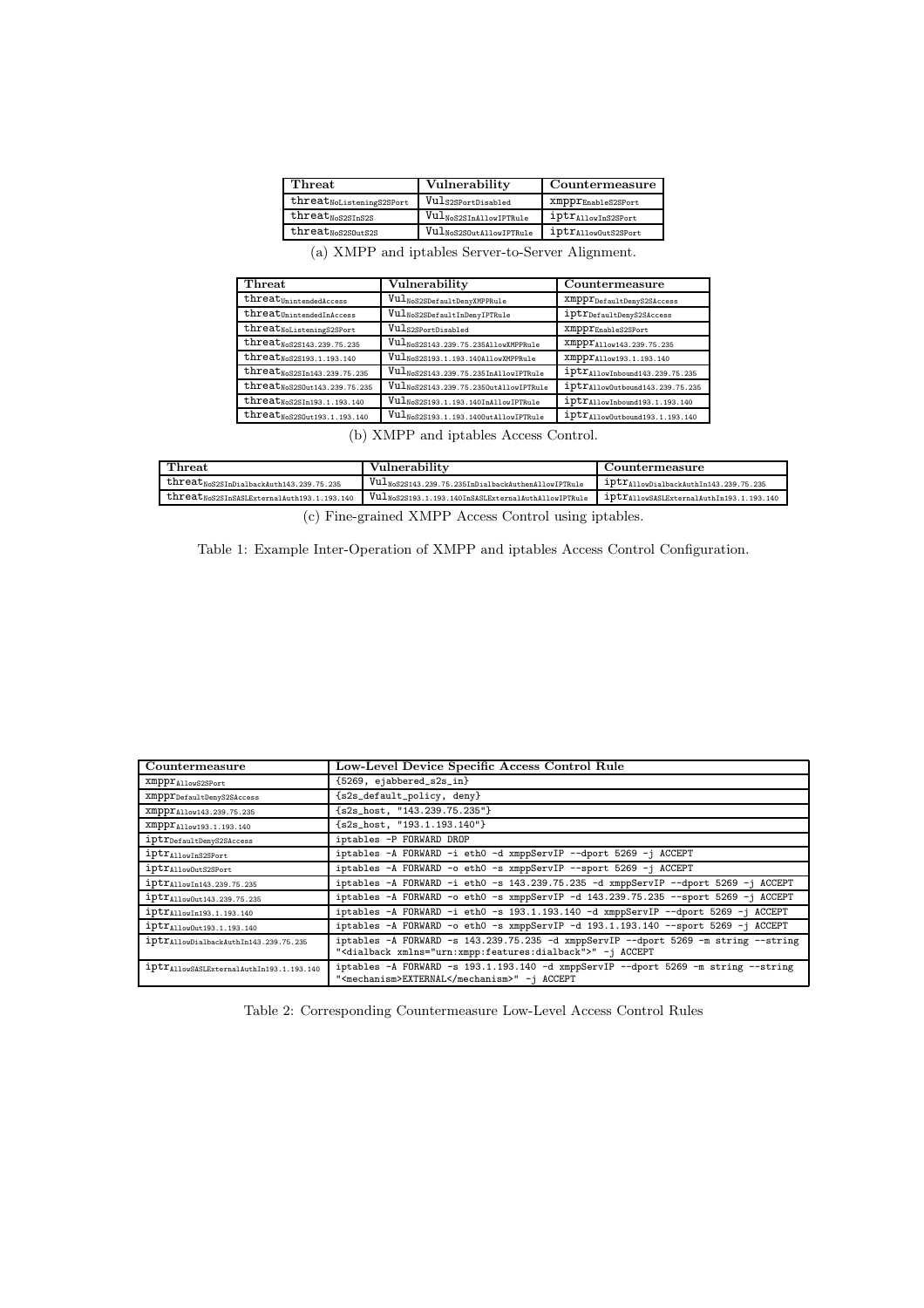where "−" signifies that the range of a given property is an unknown individual. Deploying the XMPP server within the network, means that it will be assigned an IP address, with the result of the template XMPP server and iptables rule individuals being modified to reflect this new knowledge. Automatic Synthesis of Access-Control Rules. As knowledge about assets, threats and vulnerabilities become known, it becomes possible to consider automatic synthesis of access-control rules. The following SWRL rule dynamically creates a set of iptables firewall rules (using built-in *swrlx:makeOWLIndividual* ), that will protect XMPP servers from known SPIM threats. Knowledge about an XMPP server's IP address (variable  $?xip$ ) and the source IP addresses in which the threat of SPIM (SPIMThreat(?spim)) has been identified is used to synthesise specific firewall rules (*?specific*) from a template iptables rule ( $\text{iptr}_{temp}$ ).

 $XMPPServer(?xmpp) \wedge SPIMThread(?spin) \wedge$  $Vulnerability(?vul) \wedge TemplateIPTRule(\texttt{iptr}_{temp}) \wedge$ hasWeakness(?xmpp, ?vul) ∧ exploits(?spim, ?vul)∧  $mitigates(\texttt{iptr}_{temp}, ?val) \wedge hasThreadSource(?spin, ?tip) \wedge$  $has IPAddress(?xmpp, ?xip) \wedge hasPort(?xmpp, ?xp)$  $swrlx:makeOWLIndivial($ ?specific.iptr<sub>temp</sub>, ?spim, ?xmpp)  $\rightarrow IPTRule(?specific) \wedge$ 

hasChain(?specific, forward)∧ hasSrcIPAddress(?specific, ?tip)∧ hasDstIPAddress(?specific, ?xip)∧ hasDstPort(?specific, ?xp)∧ hasAction(?specific, drop)

# **6. SYNTHESIS AND ANALYSIS**

#### **6.1 Synthesis of Access Control Configuration**

Synthesis of an appropriate access control configuration relies on the existence of a knowledge-base of candidate XMPP and firewall access-control rules that are consistent with the enterprise-level security requirements. These could, for example, represent considered best practice for systems that protect XMPP-based applications.

The following is a generic SWRL rule that examines the threats  $(?thread)$  and vulnerabilities  $('vul)$  that each enterprise server (?serv) has and searches for suitable countermeasures (?rule) that may be implemented by the appropriate security servers.

 $Server(?serv) \wedge SecServer(?sec) \wedge Thread(?thread) \wedge$ V ulnerability(?vul) ∧ Countermeasure(?rule)∧

hasWeakness(?serv, ?vul) ∧ threatens(?threat, ?serv)∧ exploits(?threat, ?vul) ∧ mitigates(?rule, ?vul)∧

 $protects(?sec, ?serv) \wedge operatesAs(?a, ?secType) \wedge$ 

isExecutableOn(?rule, ?ruleType)∧

 $swrlb : equal("ruleType, ?secType)$ 

 $\rightarrow$  implements(?sec, ?rule)

# **6.2 Analysis of Access Control Configuration**

The following SQWRL [26] query analyses an existing access control configuration regarding the current security servers (?sec) and their corresponding access-control rules

(?rule) that mitigate the threat of a connection-flood Denial of Service attack ( ${\tt threat}_{\tt ConnFood}$ ) against the xmppServ.

XMPPServer(xmppServ) ∧ SecServer(?sec)∧

 $Thread(**thread**(**concat**<sub>ConnFlood</sub>) \wedge V *underability*(? *vul*) \wedge$ 

 $Countermeasure(?rule) \wedge hasWeakness(\texttt{xmppServ},?vul) \wedge$ 

 $threads(**thread**<sub>ConnFlood</sub>,**rmppServ**)\wedge$ 

 $exploits(\texttt{thread}_\texttt{ConnFload}, ?vul) \wedge$ 

 $mitigates('rule,?vul) \wedge protects('sec, \texttt{xmppServ})$ 

 $\rightarrow$  sqwrl : select(?sec,?rule)

The query returns a single tuple  $xmppServ \mapsto xmppr_{LimitConn}.$ As part of defense in-depth, the gwFW, should also implement  $\text{int}_{\text{LimitConn}}$ . Thus, further synthesis is required.

# **7. DISCUSSION AND CONCLUSION**

A number of existing techniques can be used to generate [7, 13, 14], query [15, 22, 23] and perform structural analysis [3, 4, 6] on network access control configurations. However, these homogeneous firewall-centric approaches tend not consider their interoperation with other and applicationlayer access controls. This paper extends previous results [9, 10] on ontology-based modeling of iptables and TCP-Wrapper firewalls by considering how these controls can be managed in conjunction with the application-level controls provided by XMPP. Section 6 demonstrates query-analysis and synthesis of the combined iptables and XMPP configuration ontology. We are currently extending the analysis techniques in [10] to provide structural analysis, such as shadowing, across the combined iptables and XMPP ontology.

A threat-based approach, based on [11], is proposed in this paper as a strategy for providing a uniform interpretation of the heterogeneous security controls. A knowledge-base of best practice XMPP and firewall countermeasures against known threats are encoded as semantic threat graphs. This knowledge-base is searchable where knowledge about XMPP operational requirements (for example the XMPP port), the enterprise-level security requirements (for example, deny access to untrusted IP addresses) and the threats (for example, SPIM) are used to search for suitable firewall countermeasures. Thus, the approach provides a basis for the automatic generation of access control configurations applicable to specific security mechanisms.

The ontology described in this paper has been populated with approximately fifty threat, vulnerability and countermeasures for XMPP and iptables, derived from existing bestpractices and standards. These include a number of XEP recommendations [2] for XMPP configuration, for example, XEP-0205 (Denial of Service), XEP-0165 (JID Mimicking) and XEP-0159 (SPIM). These are combined with best-practice recommendations for safe firewall configuration, including [20, 33, 34], demonstrating that the ontology can effectively capture realistic configuration requirements.

#### **Acknowledgments**

This research has been supported by Science Foundation Ireland grant 08/SRC/11403.

#### **8. REFERENCES**

[1] ejabberd 2.1.4: Installation and Operation Guide. website www.ejabberd.im.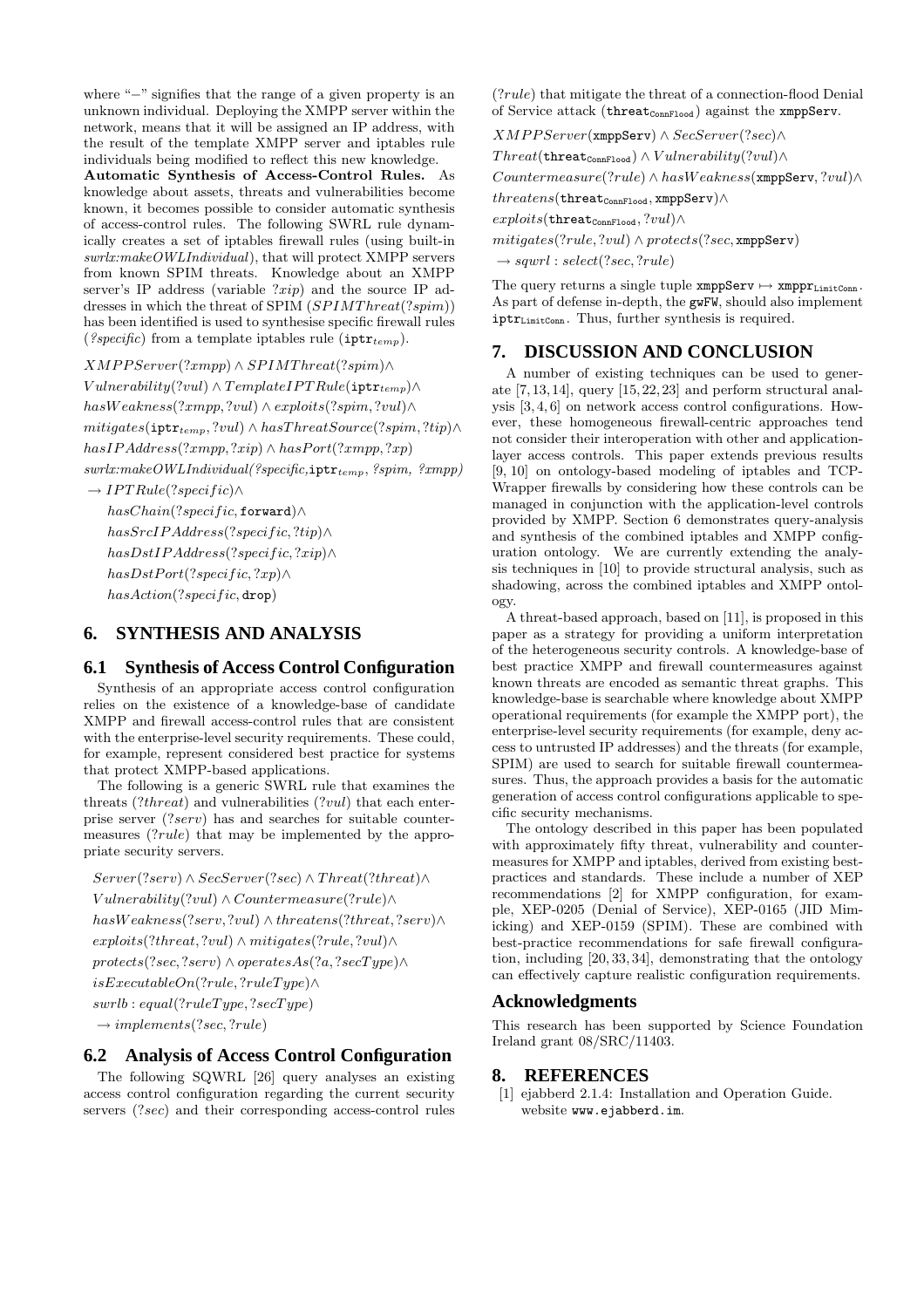- [2] XMPP extensions and proposals. website xmpp.org/extensions.
- [3] M. Abedin, S. Nessa, L. Khan, and B. M. Thuraisingham. Detection and resolution of anomalies in firewall policyrules. *Data and Applications Security XX, 20th Annual IFIP WG 11.3 Working Conference on Data and Applications Security*, July 2006.
- [4] E. S. Al-Shaer, H. H. Hamed, R. Boutaba, and M. Hasan. Conflict Classification and Analysis of Distributed Firewall Policies. *IEEE Journal on Selected Areas in Communications, Issue: 10, Volume: 23, Pages: 2069 - 2084*, October 2005.
- [5] F. Baader, D. Calvanese, D. L. McGuinness, D. Nardi, and P. Patel-Schneider. *The Description Logic Handbook: Theory, Implementation and Applications*. Cambridge University Press, March 2003.
- [6] F. Cuppens, N. Cuppens-Boulahia, and J. García-Alfaro. Detection and Removal of Firewall Misconfiguration. *IASTED International Conference on Communication, Network and Information Security (CNIS)*, November 2005.
- [7] F. Cuppens, N. Cuppens-Boulahia, T. Sans, and A. Miège. A Formal Approach to Specify and Deploy a Network Security Policy. *2nd Workshop on Formal Aspects in Security and Trust (FAST)*, August 2004.
- [8] T. Dierks and E. Rescorla. RFC5246: The Transport Layer Security (TLS) Protocol Version 1.2. *http://ietf.org*, August 2008.
- [9] W. M. Fitzgerald and S. N. Foley. Aligning Semantic Web Applications with Network Access Controls. *International Journal on Computer Standards & Interfaces, Elsevier, Article in Press*, October 2009.
- [10] W. M. Fitzgerald, S. N. Foley, and M. O. Foghlú. Network Access Control Configuration Management using Semantic Web Techniques. *Journal of Research and Practice in Information Technology, Volume 41 (2)*, May 2009.
- [11] S. N. Foley and W. M. Fitzgerald. An Approach to Security Policy Configuration using Semantic Threat Graphs. *23rd Annual IFIP WG 11.3 Working Conference on Data and Applications Security (DBSec), Springer LNCS, Canada*, July 2009.
- [12] S. Frankel, K. Kent, R. Lewkowski, A. Orebaugh, R. Ritchey, and S. Sharma. Guide to IPsec VPNs : Recommendations of the National Institute of Standards and Technology. *NIST Special Publication 800-77*, December 2005.
- [13] M. G. Gouda and X.-Y. A. Liu. Firewall Design: Consistency, Completeness and Compactness. *24th IEEE International Conference on Distributed Computing Systems (ICDCS)*, March 2004.
- [14] J. D. Guttman. Filtering Postures: Local Enforcement for Global Policies. *IEEE Symposium on Security and Privacy*, pages 120–129, May 1997.
- [15] S. Hazelhurst. Algorithms for Analysing Firewall and Router Access Lists. *Technical Report TR-Wits-CS-1999-5, Witwatersrand University*, 1999.
- [16] J. Hebeler, M. Fisher, R. Blace, and A. Perez-Lopez. *Semantic Web Programming*. Wiley, April 2009.
- [17] S. Hernan, S. Lambert, T. Ostwald, and A. Shostack. Uncover Security Design Flaws Using The STRIDE Approach. *http://microsoft.com/*.
- [18] I. Horrocks, P. F. Patel-Schneider, H. Boley, S. Tabet, B. Grosof, and M. Dean. SWRL: A Semantic Web Rule Language Combining OWL and RuleML. *W3C Member Submission*, May 2004.
- [19] IANA. Port Numbers. *Internet Assigned Numbers Authority (IANA),*

*http://www.iana.org/assignments/port-numbers*. [20] IANA. RFC 3330: Special-Use IPv4 Addresses. *http://ietf.org*, September 2002.

- [21] ignite realtime. Openfire: Real Time Collaboration (RTC). *http://www.igniterealtime.org/*.
- [22] R. Marmorstein and P. Kearns. A Tool for Automated iptables Firewall Analysis. *Usenix Annual Technical Conference, Freenix Track, Pages: 71-81*, April 2005.
- [23] A. Mayer, A. Wool, and E. Ziskind. Offline Firewall Analysis. *International Journal of Information Security*, 5(3):125–144, May 2006.
- [24] J. Miller, P. Saint-Andre, and P. Hancke. XEP0220: Server Dialback. *http://xmpp.org*, March 2010.
- [25] M. O'Connor, H. Knublauch, S. Tu, B. Grossof, M. Dean, W. Grosso, and M. Musen. Supporting Rule System Interoperability on the Semantic Web with SWRL. *4th International Semantic Web Conference (ISWC2005)*, 2005.
- [26] M. J. O'Connor and A. K. Das. SQWRL: A Query Language for OWL. *6th International Workshop on OWL: Experiences and Directions (OWLED)*, 2009.
- [27] J. Postel. RFC768: User Datagram Protocol. *http://ietf.org*, August 1980.
- [28] J. Postel. RFC793: Transmission Control Protocol. *http://ietf.org*, September 1981.
- [29] P. Saint-Andre. RFC3920: Extensible Messaging and Presence Protocol (XMPP): Core. *http://ietf.org*, October 2004.
- [30] P. Saint-Andre. XEP-0205: Best Practice to Discourage Denial of Service Attacks. *http://xmpp.org*, January 2009.
- [31] P. Saint-Andre and P. Millard. XEP0178: Best Practices for Use of SASL EXTERNAL with Certificates. *http://xmpp.org*, February 2010.
- [32] P. Saint-Andre, K. Smith, and R. Troncon. *XMPP: The Definitive Guide, Building Real-Time Applications with Jabber Technologies*. O'Reilly, 2009.
- [33] K. Scarfone and P. Hoffman. Guidelines on Firewalls and Firewall Policy: Recommendations of the National Institute of Standards and Technology. *NIST Special Publication 800-41, Revision 1*, September 2009.
- [34] K. Scarfone, W. Jansen, and M. Tracy. Guide to General Server Security: Recommendations of the National Institute of Standards and Technology. *NIST Special Publication 800-123*, July 2008.
- [35] R. Shirey. RFC 2828: Internet Security Glossary. *http://ietf.org*, May 2000.
- [36] D. Taniar and J. W. Rahayu. *Web Semantics Ontology*. Idea Publishing, 2006.
- [37] J. Wack, K. Cutler, and J. Pole. Guidelines on Firewalls and Firewall Policy: Recommendations of the National Institute of Standards and Technology. *NIST-800-41*, 2002.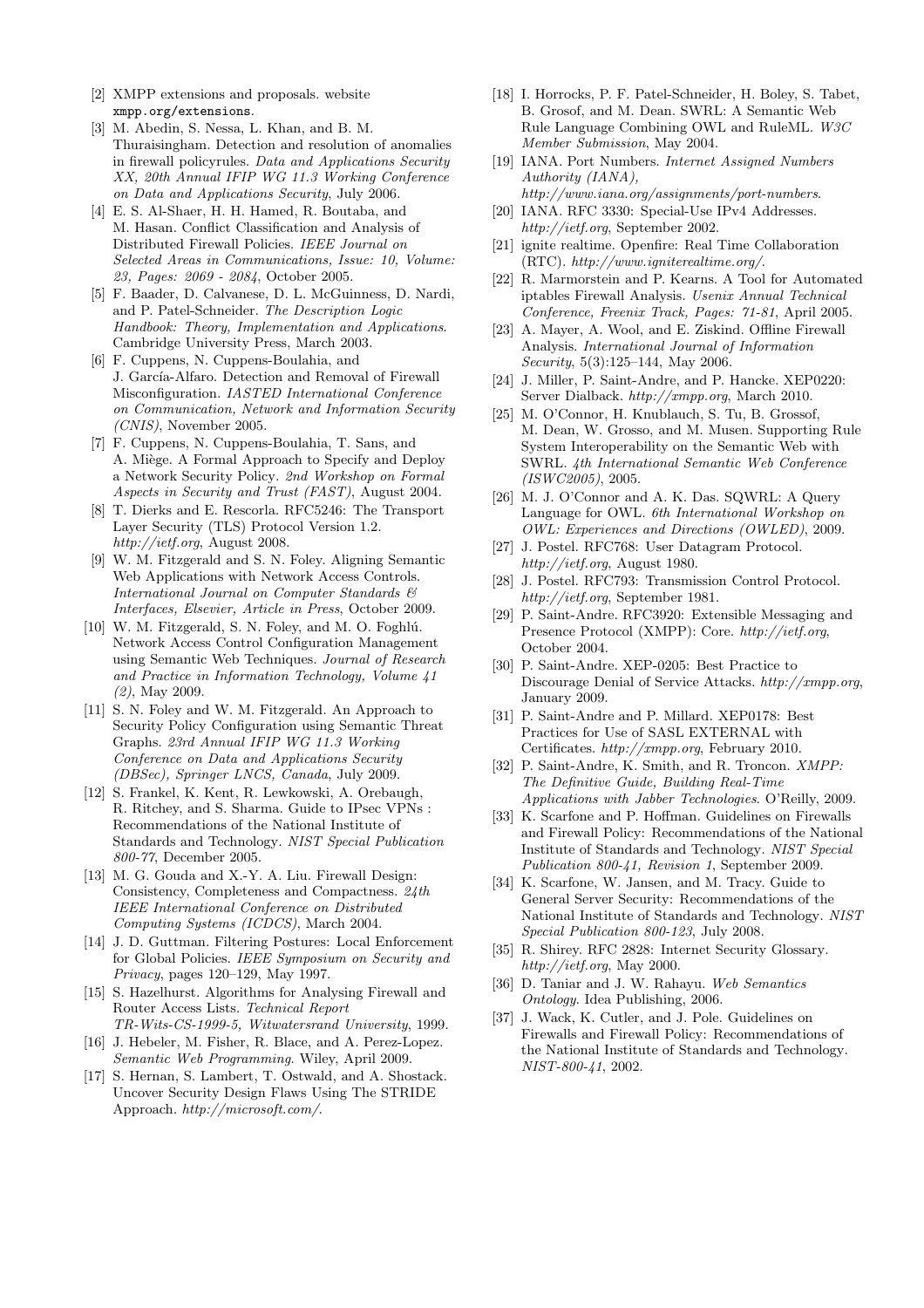# **APPENDIX**

#### **A. DL OVERVIEW**

*Description Logic*(*DL*) is a formalism for representing knowledge (ontology) and belongs to a family of logic that represents a decidable portion of first-order logic [5]. A DL-based ontology is comprised of two components: terminological and assertional knowledge. *Terminological knowledge* contains intensional knowledge in the form of a terminology, that is, a vocabulary consisting of concepts and property relationships. Concepts represent sets of individuals and properties represent binary relations applied to individuals. Terminological knowledge is constructed through declarations that describe properties of concepts. *Assertional knowledge* contains extensional knowledge that is specific to individuals (instances of concepts) of the domain of interest.

Description Logic is characterised by a set of constructors (Table 3) and axioms (Table 4) that allow for the construction of complex concepts and property relationships (roles) from atomic concepts or properties.

Concepts are interpreted as sets of individuals with common properties. The following DL notation explicitly asserts HTTP Web port (port80) as instance of the Port concept:

#### Port(port80)

The following naming convention is adopted; concepts and properties are written in *italic* font, where a concept begins with an uppercase letter and a property begins with a lowercase letter. Individuals are written in a lowercase typewriter font.

Concepts can be organised into a sub-concept hierarchy. For example, concept TCPHeaderField represents the fields of a TCP header as defined by [28]. The following DL assertion:

#### Port ⊑ TCPHeaderField

states that: concept *Port* is a specialisation  $(\sqsubseteq)$  of concept TCPHeaderField, membership of concept Port implies membership of TCPHeaderField, and the membership constraints of concept TCPHeaderField are inherited by concept Port.

A *partial* concept is specified with *necessary conditions*  $(E)$  which state that if an individual is a member of a particular concept, then it must satisfy the conditions that characterise that concept. However, it cannot be said that any (random) individual that satisfies these conditions must be a member of this concept. When a concept is defined with *necessary and sufficient conditions*  $(\equiv)$ , like partial concepts, an individual must satisfy those conditions if it is a member of that concept. However, with the *sufficient condition* included, then any (random) individual that satisfies these conditions must be a member of this concept. Concepts that have at least one set of necessary and sufficient conditions are known as *complete* concepts.

A common TCP and UDP header field is the port field [27, 28]. The Port concept can be defined as having two overlapping parent concepts (intersection) as illustrated by the following DL fragment.

#### Port ⊑ TCPHeaderField ⊓ UDPHeaderField

Enumerated concepts are those that exhaustively enumerate their individuals. In [28], the TCP protocol defines a set of six flags used to establish the three-way handshake and

control ongoing data communication. The following enumerates the Flag concept:

#### $Flag \sqsubseteq {syn,ack,fin,rst, psh,urg}$

Properties are used to construct binary relationships between individuals and have a domain and range associated with them. For example, an individual of the Port concept, port80, has a relationship to 80 (an individual of the Integer concept) along the  $hasPortValue$  property. Properties can also have additional characteristics; inverse, functional, symmetric and transitive. Domain and range constraints are axioms and are used during reasoning. The following defines an excerpt of TCP header and TCP header field property domain and ranges modelled within the ontology. Note, the  $\rightarrow$  symbol denotes a partial function. For example, a  $TCPHeader$  individual may have a currently unknown Port individual.

|  | $hasPortValue$ : $Port \rightarrow Integer$  |
|--|----------------------------------------------|
|  | $has SrcPort$ : $TCPHeader \rightarrow Port$ |
|  | $has DstPort$ : $TCPHeader \rightarrow Port$ |

As with concepts, properties can be hierarchical, where sub-properties specialise their super-properties. For example, the property hasSrcPort specialises the property hasPort.

Restrictions can be applied to properties and are used to constrain an individual's membership to a specific concept. A property restriction effectively describes an anonymous or unnamed concept that contains all the individuals that satisfy the restriction. When restrictions are used to describe concepts they specify anonymous super-concepts of the concept being described. Restrictions fall into three categories: *Quantifier, hasValue* and *Cardinality* restrictions.

An existential (∃) restriction requires *at least one* relationship for a given property to an individual that is a member of a specific range concept. A universal (∀) restriction mandates that the *only* relationships for the given property that can exist must be to individuals that are members of the specified range concept.

# Port ⊑ TCPHeaderField ⊓ UDPHeaderField ⊓ ∃hasPortV alue.Integer ⊓ ∀hasPortV alue.Integer

The following DL fragment asserts that individual port22, has a hasPortValue property relationship to an individual of the Integer concept and does not have a  $hasPortValue$ property relationship to an individual that is not a member of the Integer concept. Therefore the assertion representing individual port22, upholds the Port concept constraints for membership. Informally a DL individual assertion is to be interpreted to mean if the right hand-side of the assertion  $(\leftarrow)$  holds then the left hand-side must also hold.

 $Port(**port22**) \leftarrow hasPortValue(**port22**, 22)$ 

A hasValue restriction, denoted by ∋, describes a set of individuals that are members of an anonymous concept (domain) that are related to a specific individual along the range of a given property. For example, the hasValue restriction hasSrcPort ∋ port22 describes the anonymous set of individuals that have at least one relationship along the hasSrcPort property to the specified individual port22. Note, a hasValue restriction is semantically equivalent to an existential restriction along the same property (for example,